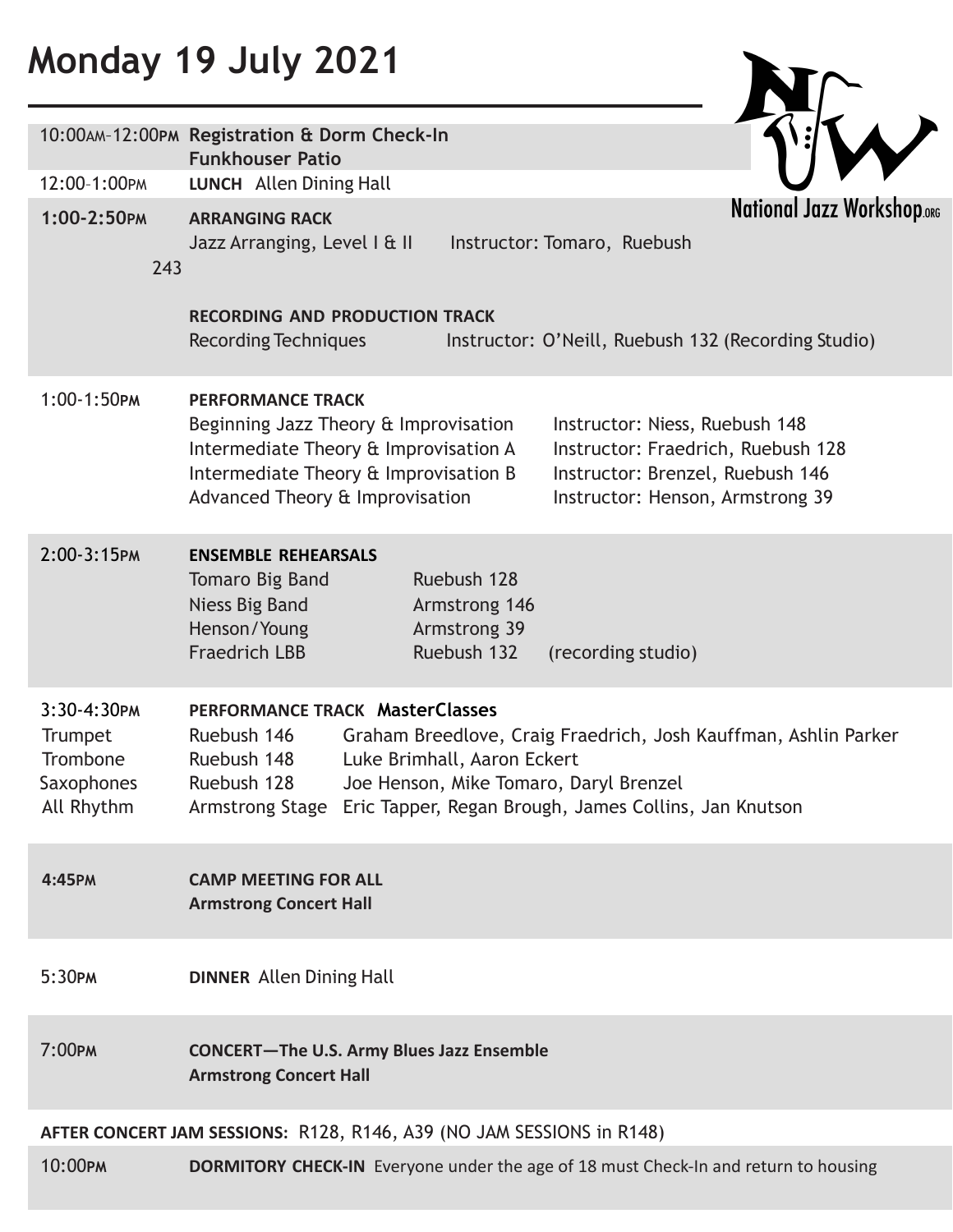# **Tuesday 20 JULY 2021**

| National Jazz Workshop.org |
|----------------------------|

| 7:30-8:30AM              | <b>BREAKFAST</b>                                                                                                                                                                                                                                                                                                          |                                                                                                          | Allen Dining Hall                                                                                                                                                                                                                                                                                                              | National Jazz Workshop |  |
|--------------------------|---------------------------------------------------------------------------------------------------------------------------------------------------------------------------------------------------------------------------------------------------------------------------------------------------------------------------|----------------------------------------------------------------------------------------------------------|--------------------------------------------------------------------------------------------------------------------------------------------------------------------------------------------------------------------------------------------------------------------------------------------------------------------------------|------------------------|--|
| 9:00-10:45AM             | <b>ARRANGING TRACK</b><br>Jazz Arranging, Level I & II<br><b>RECORDING AND PRODUCTION TRACK</b><br>Recording Techniques                                                                                                                                                                                                   |                                                                                                          | Instructor: Tomaro Ruebush 243<br>Instructor: O'Neill Ruebush 132 (Recording Studio)                                                                                                                                                                                                                                           |                        |  |
| 9:00-9:50AM              | <b>PERFORMANCE TRACK</b><br>Beginning Jazz Theory & Improvisation<br>Intermediate Theory & Improvisation A<br>Intermediate Theory & Improvisation B<br>Advanced Theory & Improvisation                                                                                                                                    |                                                                                                          | Instructor: Purcell, Ruebush 148<br>Instructor: Fraedrich, Ruebush 128<br>Instructor: Brenzel, Ruebush 146<br>Instructor: Henson, Armstrong 39                                                                                                                                                                                 |                        |  |
| 10:00-10:50AM            | <b>PERFORMANCE TRACK</b><br>Beg. Jazz Theory & Improvisation<br>Int. Jazz Theory & Improvisation A<br>Int. Jazz Theory & Improvisation B<br>Adv. Jazz Improvisation<br><b>Rhythm MasterClasses</b><br><b>Drum Set Master Class</b><br><b>Bass Master Class</b><br><b>Piano Master Class</b><br><b>Guitar Master Class</b> |                                                                                                          | Instructor: Niess, Ruebush 148<br>Instructor: Fraedrich, Ruebush 128<br>Instructor: Brenzel, Ruebush 146<br>Instructor: Henson, Armstrong 39<br>Instructor: Todd Harrison, Armstrong Concert Hall<br>Instructor: Corcoran Holt, Armstrong 113<br>Instructor: Tim Whalen, Ruebush 143<br>Instructor: Shawn Purcell, Ruebush 245 |                        |  |
| 11:00-12:15PM<br>12:00PM | <b>ENSEMBLE REHEARSALS</b><br>Tomaro Big Band<br>Ruebush 128<br>Niess Big Band<br>Armstrong 146<br>Henson/Young<br>Armstrong 39<br>Fraedrich LBB<br><b>LUNCH</b>                                                                                                                                                          |                                                                                                          | Ruebush 132 (recording studio)                                                                                                                                                                                                                                                                                                 |                        |  |
| 1:00-3:30PM              | <b>ARRANGING</b><br>Mac Lab Hours<br><b>RECORDING AND PRODUCTION TRACK</b><br>Recording Techniques                                                                                                                                                                                                                        | Ruebush 111                                                                                              | Instructor: O'Neill Ruebush 132                                                                                                                                                                                                                                                                                                |                        |  |
| 1:00-1:50PM              | <b>PERFORMANCE TRACK</b><br>Ruebush 146<br>Trumpet<br>Trombone<br>Ruebush 148<br>Saxophones<br>Ruebush 128<br><b>All Rhythm</b><br><b>Armstrong Stage</b>                                                                                                                                                                 |                                                                                                          | Bill Dunn, Ashlin Parker, Craig Fraedrich<br><b>Matt Niess</b><br>Luis Hernandez, Joe Henson<br>Shawn Purcell, Tim Whalen, Corcoran Holt, Todd Harrison, Al Young                                                                                                                                                              |                        |  |
| 2:00-3:30PM              | <b>ENSEMBLE REHEARSALS</b><br><b>Baylock Reunion Band</b><br>Tomaro Big Band<br>Niess Big Band<br>Henson/Young<br><b>Fraedrich LBB</b>                                                                                                                                                                                    | Armstrong Concert Hall<br>Ruebush 128<br>Armstrong 146<br>Armstrong 39<br>Ruebush 132 (recording studio) |                                                                                                                                                                                                                                                                                                                                |                        |  |
| 4:00PM                   | <b>Jazz Documentary 1959</b>                                                                                                                                                                                                                                                                                              | Ruebush 128                                                                                              |                                                                                                                                                                                                                                                                                                                                |                        |  |
| 5:00PM                   | <b>DINNER</b>                                                                                                                                                                                                                                                                                                             |                                                                                                          |                                                                                                                                                                                                                                                                                                                                |                        |  |
| 7:00PM                   | <b>CONCERT The Mike Tomaro Little Big Band</b>                                                                                                                                                                                                                                                                            |                                                                                                          |                                                                                                                                                                                                                                                                                                                                |                        |  |
|                          | AFTER CONCERT JAM SESSIONS: R128, R146, A39 (NO JAM SESSIONS in R148)<br>Game Room Open 8:30pm 'till 10:00pm                                                                                                                                                                                                              |                                                                                                          |                                                                                                                                                                                                                                                                                                                                |                        |  |
| 10:00PM                  |                                                                                                                                                                                                                                                                                                                           |                                                                                                          | <b>DORMITORY CHECK-IN</b> Everyone under the age of 18 must Check-In and return to housing                                                                                                                                                                                                                                     |                        |  |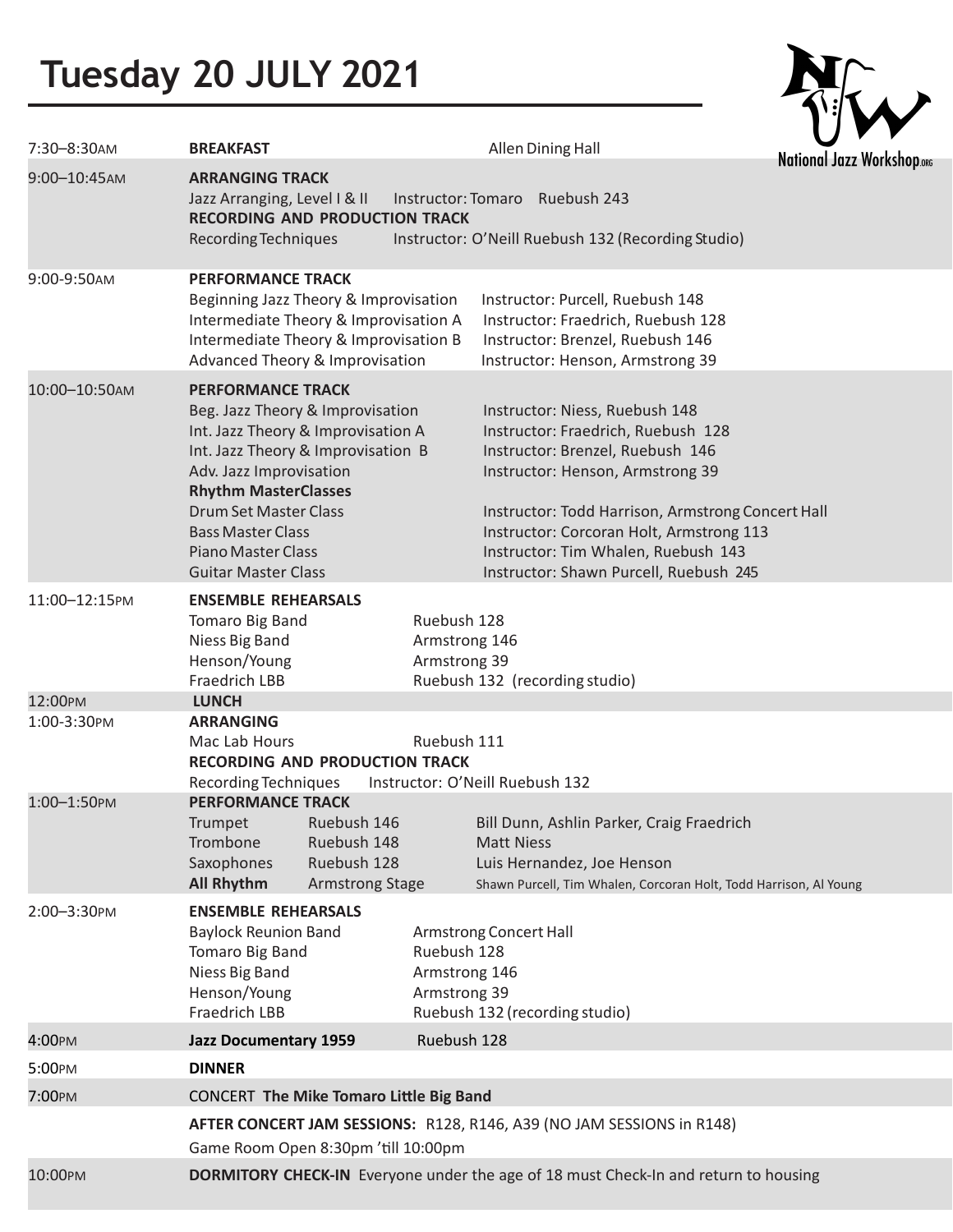### **WEDNESDAY 21 JULY 2021**

| 7:30-8:30AM      | <b>BREAKFAST</b>                                                                                                                                                                                                                                                                                                                                            | Allen Dining Hall                                                                                                                                                                                                                                                                                                               |                            |  |  |
|------------------|-------------------------------------------------------------------------------------------------------------------------------------------------------------------------------------------------------------------------------------------------------------------------------------------------------------------------------------------------------------|---------------------------------------------------------------------------------------------------------------------------------------------------------------------------------------------------------------------------------------------------------------------------------------------------------------------------------|----------------------------|--|--|
| 9:00-10:45AM     | <b>ARRANGING TRACK</b><br>Jazz Arranging, Level I & II                                                                                                                                                                                                                                                                                                      | Instructor: Tomaro, Ruebush 243                                                                                                                                                                                                                                                                                                 | National Jazz Workshop.org |  |  |
|                  | <b>RECORDING AND PRODUCTION TRACK</b><br>Recording Techniques                                                                                                                                                                                                                                                                                               | Instructor: O'Neill, Ruebush 132                                                                                                                                                                                                                                                                                                |                            |  |  |
| 9:00-9:50AM      | <b>PERFORMANCE TRACK</b><br>Beginning Jazz Theory & Improvisation<br>Intermediate Theory & Improvisation A Instructor: Fraedrich, Ruebush 128<br>Intermediate Theory & Improvisation B Instructor: Brenzel, Ruebush 146<br><b>Advanced Theory &amp; Improvisation</b>                                                                                       | Instructor: Purcell, Ruebush 148<br>Instructor: Henson, Armstrong 39                                                                                                                                                                                                                                                            |                            |  |  |
| 10:00-10:50AM    | <b>PERFORMANCE TRACK</b><br>Beg. Jazz Theory & Improvisation<br>Int. Jazz Theory & Improvisation A<br>Int. Jazz Theory & Improvisation B<br>Adv. Jazz Improvisation<br><b>Rhythm MasterClasses</b><br><b>Drum Set Master Class</b><br><b>Bass Master Class</b><br><b>Piano Master Class</b><br><b>Guitar Master Class</b>                                   | Instructor: Niess, Ruebush 148<br>Instructor: Fraedrich, Ruebush 128<br>Instructor: Brenzel, Ruebush 146<br>Instructor: Henson, Armstrong 39<br>Instructor: Harrison/Young, Armstrong Concert Hall<br>Instructor: Corcoran Holt, Armstrong 113<br>Instructor: Tim Whalen, Ruebush 143<br>Instructor: Shawn Purcell, Ruebush 245 |                            |  |  |
| 11:00-12:15PM    | <b>Baylock Reunion Band</b><br>Tomaro Big Band<br>Niess Big Band<br>Henson/Young<br><b>Fraedrich LBB</b>                                                                                                                                                                                                                                                    | Armstrong Concert Hall<br>Ruebush 128<br>Armstrong 146<br>Armstrong 39<br>Ruebush 132 (recording studio)                                                                                                                                                                                                                        |                            |  |  |
| 12:00PM          | <b>LUNCH</b>                                                                                                                                                                                                                                                                                                                                                |                                                                                                                                                                                                                                                                                                                                 |                            |  |  |
| 1:00-3:30PM      | <b>ARRANGING</b><br>Mac Lab Hours<br><b>RECORDING AND PRODUCTION TRACK</b><br><b>Recording Techniques</b>                                                                                                                                                                                                                                                   | Ruebush 111<br>Instructor: O'Neill Ruebush 132                                                                                                                                                                                                                                                                                  |                            |  |  |
| $1:00 - 1:50$ PM | <b>PERFORMANCE TRACK</b><br>Ruebush 146 Dave Detweiler, Bill Dunn, Zack Smith, Ashlin Parker, Craig Fraedrich<br>Trumpet<br>Trombone<br>Ruebush 148 Jeff Cortazzo, Matt Niess<br>Saxophones<br>Ruebush 128 Daryl Brenzel, Mike Tomaro, Joe Henson<br><b>All Rhythm</b><br>Armstrong Stage Shawn Purcell, Tim Whalen, Corcoran Holt, Todd Harrison, Al Young |                                                                                                                                                                                                                                                                                                                                 |                            |  |  |
| 2:00-3:30PM      | <b>ENSEMBLE REHEARSALS</b><br><b>Baylock Reunion Band</b><br>Tomaro Big Band<br>Niess Big Band<br>Henson/Young<br><b>Fraedrich LBB</b>                                                                                                                                                                                                                      | Armstrong Concert Hall<br>Ruebush 128<br>Armstrong 146<br>Armstrong 39<br>Ruebush 132                                                                                                                                                                                                                                           |                            |  |  |
| 3:30PM           | FREE TIME /ALL TRUMPETS REHEARSE TRUMPET MAFIA in Armstrong<br>Game Room Open at 3:30pm 'till 6:00pm                                                                                                                                                                                                                                                        |                                                                                                                                                                                                                                                                                                                                 |                            |  |  |
| 5:30PM           | <b>DINNER Cook out in Armstrong Courtyard</b>                                                                                                                                                                                                                                                                                                               |                                                                                                                                                                                                                                                                                                                                 |                            |  |  |
| 7:00PM           | <b>CONCERT</b> Ashlin Parker and The Trumpet Mafia                                                                                                                                                                                                                                                                                                          |                                                                                                                                                                                                                                                                                                                                 |                            |  |  |
|                  | AFTER CONCERT JAM SESSIONS: R128, R146, A39 (NO JAM SESSIONS in R148)<br>Game Room Open 8:30pm 'till 10:00pm                                                                                                                                                                                                                                                |                                                                                                                                                                                                                                                                                                                                 |                            |  |  |

Nr

10:00PM **DORMITORY CHECK-IN** Everyone under the age of 18 must Check-In and return to housing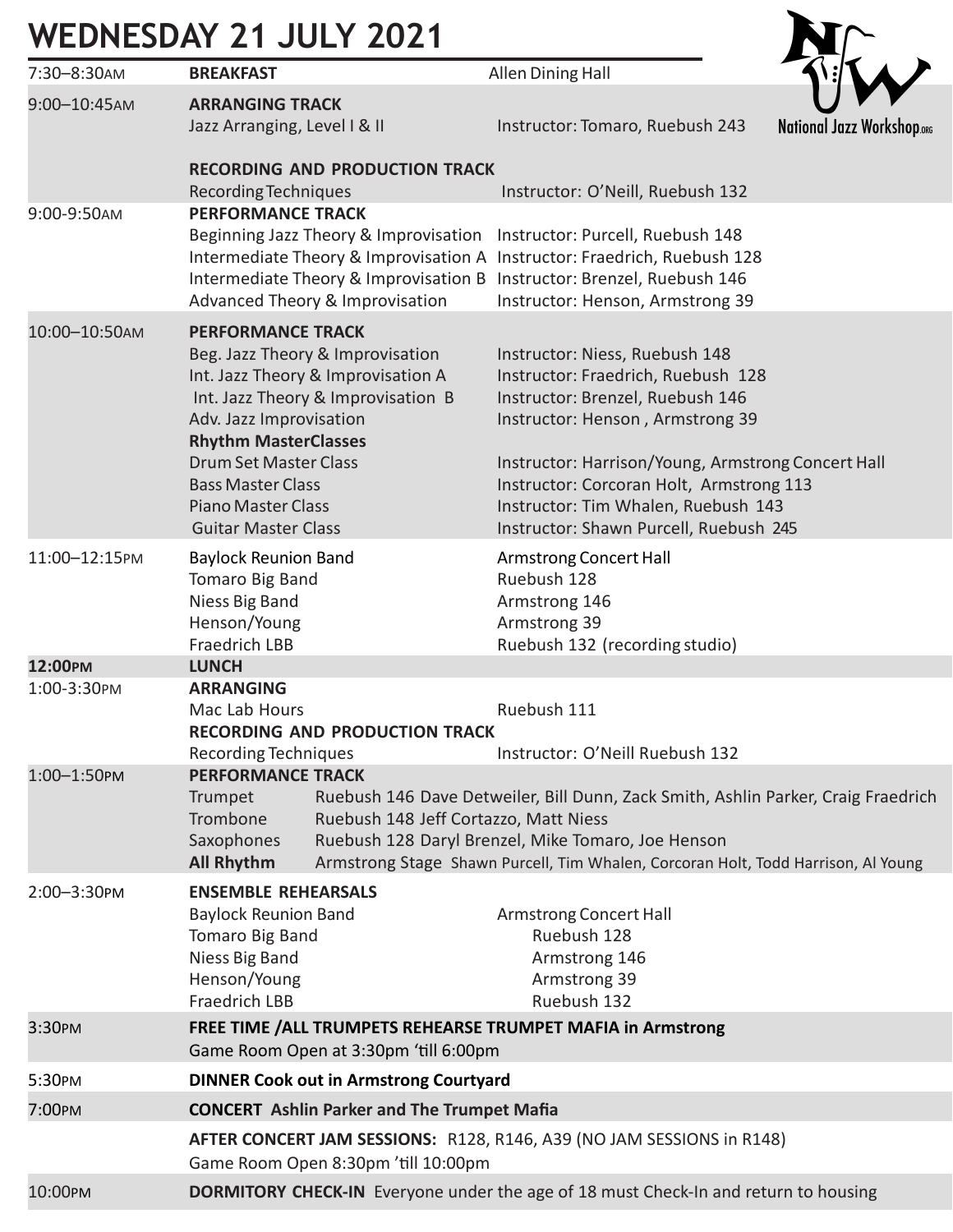### **THURSDAY 22 JULY 2021**



| $7:30 - 8:30$ AM  | <b>BREAKFAST</b>                                                                                                                                                                                                                                        | Allen Dining Hall                                                                                                |  |                                                                                                                                                                                     |                                  |
|-------------------|---------------------------------------------------------------------------------------------------------------------------------------------------------------------------------------------------------------------------------------------------------|------------------------------------------------------------------------------------------------------------------|--|-------------------------------------------------------------------------------------------------------------------------------------------------------------------------------------|----------------------------------|
| $9:00 - 10:45$ AM | <b>ARRANGING TRACK</b><br>Jazz Arranging, Level I & II<br><b>RECORDING AND PRODUCTION TRACK</b><br>Recording Techniques                                                                                                                                 |                                                                                                                  |  | Instructor: Tomaro Ruebush 243<br>Instructor: O'Neill Ruebush 132                                                                                                                   | <b>National Jazz Workshop.or</b> |
| 9:00-9:50AM       | <b>PERFORMANCE TRACK</b><br>Beginning Jazz Theory & Improvisation<br>Intermediate Theory & Improvisation A<br>Intermediate Theory & Improvisation B<br>Advanced Theory & Improvisation                                                                  |                                                                                                                  |  | Instructor: Niess, Ruebush 148<br>Instructor: Fraedrich, Ruebush 128<br>Instructor: Brenzel, Ruebush 146<br>Instructor: Henson, Armstrong 39                                        |                                  |
| 10:00-10:50AM     | <b>PERFORMANCE TRACK-Armstrong Stage</b><br>Improvisation Clinic with NJW Faculty                                                                                                                                                                       |                                                                                                                  |  |                                                                                                                                                                                     |                                  |
| 11:00-12:15PM     | <b>ENSEMBLE REHEARSALS</b><br><b>Baylock Reunion Band</b><br>Tomaro Big Band<br>Niess Big Band<br>Henson/Young<br>Fraedrich LBB                                                                                                                         | Armstrong Concert Hall<br>Ruebush 128<br>Armstrong 146<br>Armstrong 39<br>Ruebush 132 (recording studio)         |  |                                                                                                                                                                                     |                                  |
| 12:00PM           | <b>LUNCH</b>                                                                                                                                                                                                                                            |                                                                                                                  |  |                                                                                                                                                                                     |                                  |
| 1:00-3:30PM       | <b>ARRANGING</b><br>Mac Lab Hours<br><b>RECORDING AND PRODUCTION TRACK</b><br>Recording Techniques                                                                                                                                                      | Ruebush 111                                                                                                      |  | Instructor: O'Neill Ruebush 132 (Recording Studio)                                                                                                                                  |                                  |
| 1:00-1:50PM       | <b>PERFORMANCE TRACK</b><br>Trumpet<br>Trombone<br>Saxophones<br>Guitar<br>Piano<br><b>Bass</b><br><b>Drums</b>                                                                                                                                         | Ruebush 146<br>Ruebush 148<br>Ruebush 128<br>Ruebush 245<br>Ruebush 143<br>Ruebush 113<br><b>Armstrong Stage</b> |  | Mike Christie, Ashlin Parker, Craig Fraedrich<br><b>Matt Niess</b><br><b>Brad Linde</b><br>Shawn Purcell<br>Bob Boguslaw, Tim Whalen<br>Corcoran Holt<br><b>Todd Harrison/Young</b> |                                  |
| 2:00-3:30PM       | <b>ENSEMBLE REHEARSALS</b><br><b>Baylock Reunion Band</b><br>Tomaro Big Band<br>Niess Big Band<br>Henson/Young<br>Fraedrich LBB                                                                                                                         | Armstrong Concert Hall<br>Ruebush 128<br>Armstrong 146<br>Armstrong 39<br>Ruebush 132                            |  |                                                                                                                                                                                     |                                  |
| 4:00PM            | <b>CONCERT: Bob Boguslaw Group</b>                                                                                                                                                                                                                      |                                                                                                                  |  | <b>Armstrong Concert Hall</b>                                                                                                                                                       |                                  |
| 5:00PM            | Game Room Open 3:30PM-6:00PM<br><b>DINNER</b>                                                                                                                                                                                                           |                                                                                                                  |  |                                                                                                                                                                                     |                                  |
| 6:15PM            | <b>CAMP PICTURE</b><br>ALL FACULTY, PARTICIPANTS AND SU ALUMNI BY THE "SU" WITH INSTRUMENTS                                                                                                                                                             |                                                                                                                  |  |                                                                                                                                                                                     |                                  |
| 7:00PM            | <b>CONCERT The SU Alumni Big Band directed by Alan Baylock</b><br>Celebrating Dr. Robert Larson, Director of jazz Studies at SU for 39 Years!<br>AFTER CONCERT JAM SESSIONS: R128, R146, A39 (NO JAM SESSIONS in R148)<br>Game Room Open 8:30PM-10:00PM |                                                                                                                  |  |                                                                                                                                                                                     |                                  |
| 10:00PM           |                                                                                                                                                                                                                                                         |                                                                                                                  |  | <b>DORMITORY CHECK-IN</b> Everyone under the age of 18 must Check-In and return to housing                                                                                          |                                  |
|                   |                                                                                                                                                                                                                                                         |                                                                                                                  |  |                                                                                                                                                                                     |                                  |